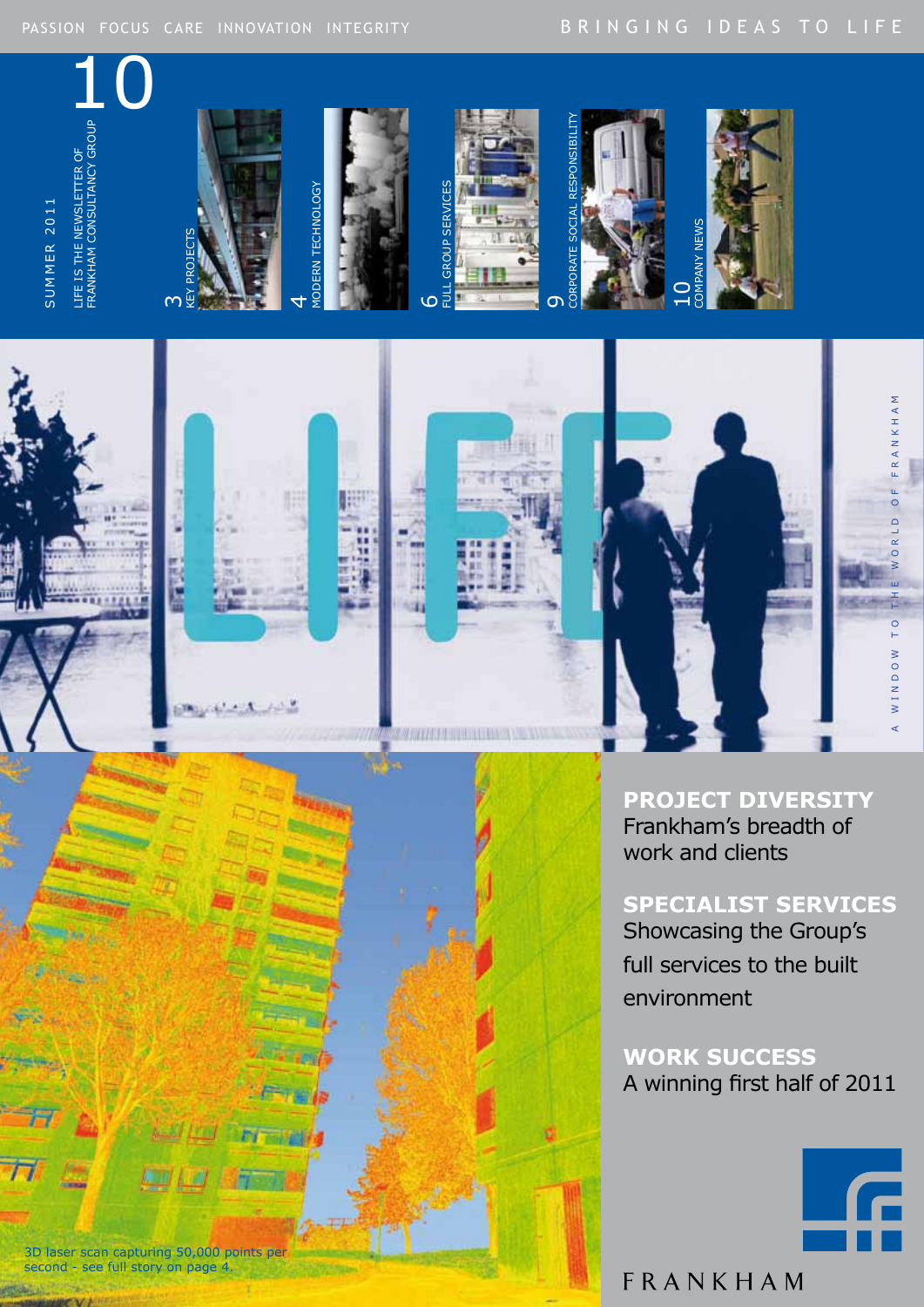## S U M M E R 2 **STEVE FRANKHAM**

Well, some things never change! We still can't win the Eurovision song contest, but changes in our industry are there for us to see. A reported 25% reduction in spend is a concern and growth figures are also nothing to get excited about.

We have decided to ban the word 'tough' in our organisation, we all know business life is challenging, whatever the state of our economy, but what is certain is that the world is different and we have to accept and adapt to a changing market place. In other words, we need to just get on with it and that's the attitude we have encouraged in our very diverse organisation.

Our Annual Report demonstrates our focus on maintaining financial stability. As an organisation, our balance sheet has strengthened, our gearing is still strong and our liquidity ratio remains positive. Hopefully this will be comforting to all our clients when considering whether to appoint us.

We have not stopped investing in our people and driving new initiatives, and recognition of this doesn't come any better than being awarded the Investors in People Silver award, currently held by less than two percent of British Companies that have been awarded IiP.

We have continued with the goal of producing the next wave of professionals and it is very pleasing to announce that Andrew Williams is now a Member of the Chartered Institute of Building Services Engineers and Lara Dennison and Paul Marsh have both qualified as Chartered Surveyors. Our Environmental Team is also delighted to announce that both Laura Pearce and Johanna Jarvinen have passed their BREEAM AP (Accredited Professional) exam and can now offer formal BREEAM Consultancy Advice as well as Assessment advice. Clare Jameson has also qualified as a BREEAM Education Assessor.

As many of you know Chris Gibbs, our Director of Engineering recently retired at the age of 56, lucky devil! Chris was with us for 15 years and played a major role in developing our Engineering division in many sectors. On behalf of us all, we wish Chris every happiness in his life, as wife Gill's personal decorator and gardener, good luck to them both. Chris' shoes have been filled by Alastair Smyth, who has been shadowing him for the last 12 months; we also wish him every success. It would be remiss of

me not to mention that Dave Pexton our Group Manager of Maintenance Engineering has completed 40 years as a Chartered Structural Engineer.

As a diverse company, we are always looking for new initiatives that can bring added value to our business and, more importantly, to our clients. In line with this, we have undertaken a joint venture with Blu-3 and formed a new company that will deal with the design and delivery of utilities in a different and innovative way (please read Alan Fletcher's article on page 8).We have also been successful in winning more framework agreements: London Borough of Enfield lift consultancy, Estuary Housing employer's agents, London Borough of Harrow building surveying services, and Scape M&E Engineering Services. We have also secured further international work in Saudi Arabia and Denmark. Individual projects awarded in the UK include the next phase of Castle Mill students' accommodation for Oxford University.

In line with our CSR, it is especially satisfying to report that our recent May Ball at the Grosvenor Hotel raised in excess of £65,000 which is a tremendous result that was only achieved by the hard work of our staff and the outstanding generosity of our friends, clients and supply chain. The good news is that every penny will go to the many worthwhile causes that we support.

So life goes on here at Frankham and we continue to be mindful of giving our clients a better than satisfactory service. In this respect we always welcome feedback which can help us focus on your needs. As always, we thank our staff, supply chain and all of our clients for your continued support. Have a great summer.



**Steve Frankham Chairman**

### $66$

" *organisation We have decided to ban the word 'tough' in our* 

L I F E

**FRANKHAM** 

2

2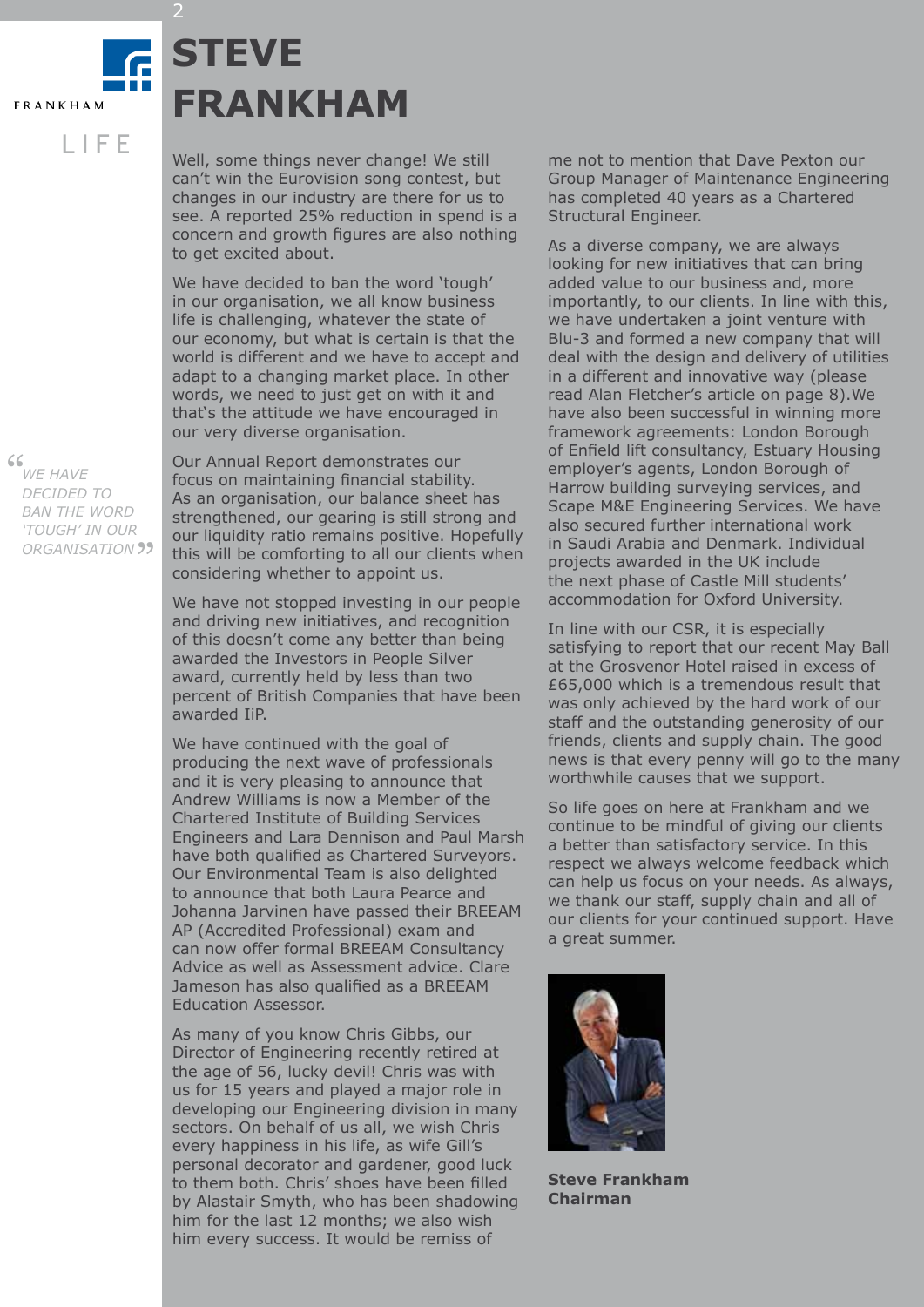### $3$  PROJECTS

## **LONDON BOROUGH OF ENFIELD**

London Borough of Enfield has appointed Frankham as Lift Consultants. Vince Beattie, the Frankham Principal Lift Engineer, is based in the Council's Clavering Industrial Estate offices in Edmonton two days a week, from where he is the Contract Administrator on a Housing Portfolio of 120 lifts.

In this hands-on role Vince will visit every lift at least twice throughout the working year and register the visit electronically on the Enfield shared drives. In the event of lift failure the M&E team can then immediately cross reference any issues with the up-todate reports on each lift.

As an added benefit Vince is also completing a full asset plan, complete with photographic evidence and summary sheets. This has been very well received and as a result Frankham has been invited to competitive tender for the design of all new lift installations over a five year period.

## **OXFORD OFFICES FOR THE FUTURE**

Frankham is proudly displaying its signboard in the high profile location in the centre of Oxford now that scaffold has been erected outside the offices of Oxford City Council. The first phase of



refurbishment, the basement and third floors, has been completed and handed over and approximately 125 staff have decanted into their new space.

A programme of window replacement and the strip out of the other three floors is now under way to accommodate a further 320 employees and a Customer Services Outlet and 'Drop-In' Centre.



## **A NEW MODERN LIBRARY FOR ORPINGTON**

The new Orpington Library opened to the public in May 2011. LB Bromley was keen to create a new modern library with community facilities in the heart of Orpington Town Centre. Frankham provided Project Management, Quantity Surveying, CDM-C, Architecture, Interior Design, M&E and Structural services for this project.

The project involved re-configuration and refurbishment of an existing three storey office building and re-cladding of the existing facade. The Library provides IT training, internet access, DVD/CD rental, self-service desks, community rooms called 'The Market Place' and 'The Pod'.

A key aspect of the project was to create a vibrant and exciting interior scheme. Frankham Interiors developed this with the client and it is now to be rolled out across all their library facilities.



## **FRANKHAM** L I F E



## **London borough of BRENT: JOHN BILlAM RESOURCE CENTRE**

The London Borough of Brent's new, purpose built John Billam Resource Centre will "provide day time activities to support people with learning disabilities and autism".

Frankham's Building Services Engineers and Low Carbon Consultants worked closely with the client to develop the design incorporating all elements of the building services. We developed a high efficiency mechanical ventilation solution using occupancy sensors to ensure that ventilation is only provided to the occupied rooms, reducing energy consumption.

All of the units will also be fitted with Heat Recovery, to recycle heat from the exhaust air, that would otherwise have been wasted, pre-heating the fresh air supply.

A great deal of consideration was given to the lighting scheme. Using the most efficient lamps available not only reduced energy consumption but, due to their high output, reduced the overall number of fittings and realised a cost saving for the client. These fittings will be complimented by a system of daylight linked dimming and occupancy sensing.

A Solar Photovoltaic Array will save around 3.5 tonnes of carbon dioxide per year by generating electricity on site, equivalent to 10% of the building's annual carbon emissions.

**CARBONCONSULTANTS**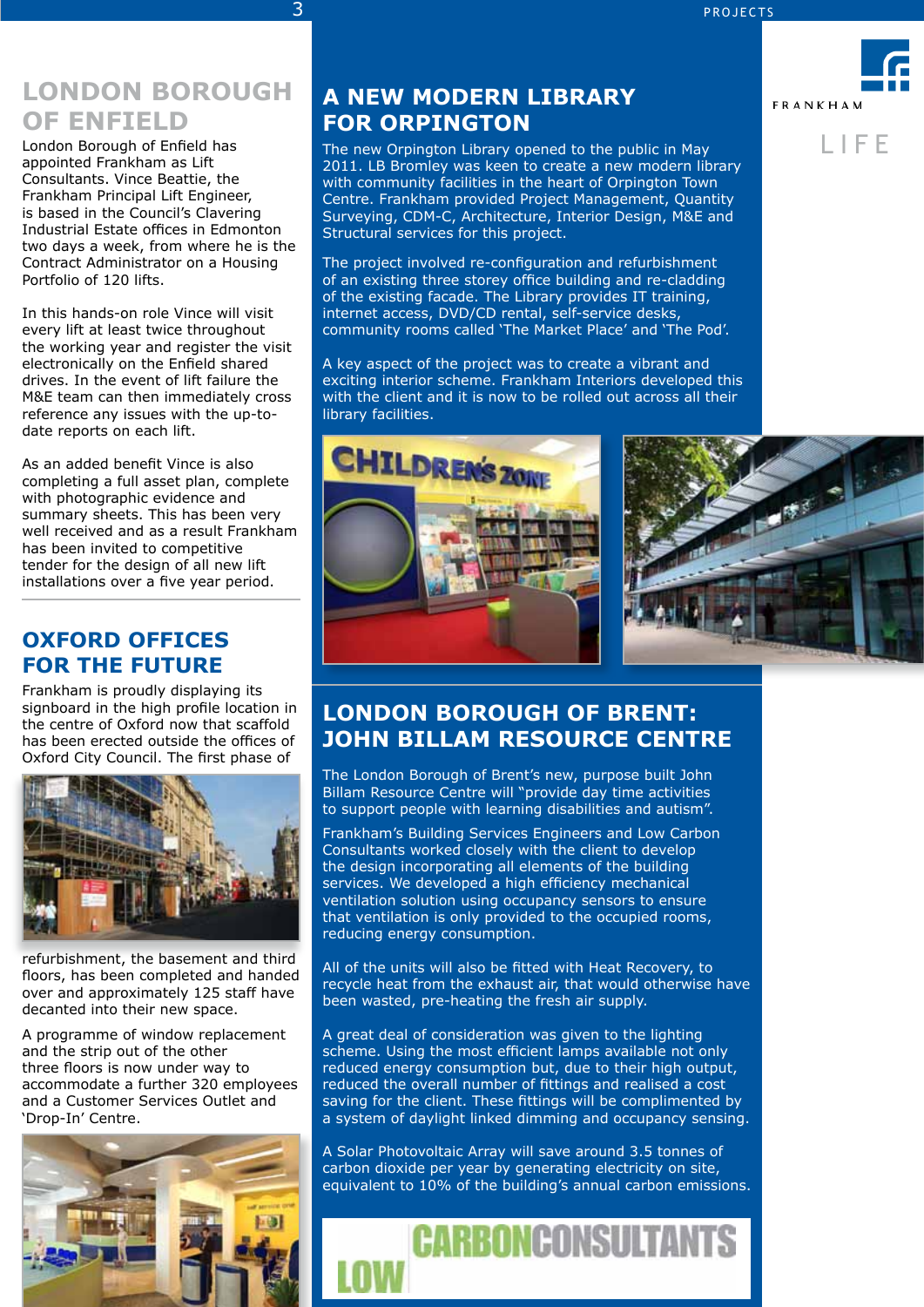

L I F E

### **Modern technology adds value in the community**

Frankham has undertaken a 3D laser scan survey of Gallions Housing Association's Thamesmead site. Encompassing 19 twelve-story blocks of flats, the 3D laser scan survey covered all buildings, garage blocks, walkways and bridges, and also included key topographical features.

The survey of the 2.5 sq km area was completed within three weeks using Frankham's Leica ScanStation C10, which is capable of capturing survey information at a rate of 50,000 points per second, to millimetre accuracy. 3D laser scanning was chosen for two reasons:

> • the completed data set, containing over 2 billion highly accurate survey points, was used to generate a series of computer animated 'walkthroughs' designed to form part of the consultancy with residents.



4

• subsequently, as part of the phased regeneration works, detailed topographical surveys and elevations of the existing tower blocks were required by the clients architects. All of which were extracted from the single data set generated from laser scanning. This ensures accuracy and consistency at all stages of the CAD process, and negated costly returns to site to collect additional data.

Frankham is pleased to be involved in this regeneration project. With the use of modern technology to aid this process we feel that this will ultimately add value to life in the community.

### **SERCO ASSET IMPROVEMENT**

Following the successful completion of the 2010 and 2011 Asset Improvement Work projects for numerous buildings at the Defence Academy at Shrivenham on behalf Serco Defence Estates, Frankham has been appointed to provide the Mechanical and Electrical Services design for the 2012 Asset Improvement Works.

The commission involves the production of design documentation and technical support for the client to replace and upgrade existing fixed building services including LPHW heating plant and equipment, air handling plant H&V controls and LV electrical systems to provide improved and more reliable installations. The new systems shall be designed in accordance with the latest

regulations and measures will be implemented to improve system efficiencies and where possible reduce carbon emissions throughout the site.



## **Farnham Depot**

Frankham's Engineering Division was engaged by Osborne and Network Rail to investigate and propose a solution to progressive rail slab settlement within the existing train shed at Farnham Depot.

Frankham conducted topographical and geotechnical investigations to establish the failure mechanisms and it was proposed that a Polymer Injection System was utilised to lift the base slabs and provide a solid bearing strata to minimise future settlement.



This solution was seen as an excellent fit as it both kept the facility operational and reduced disruption which would have occurred by utilising a more traditional repair approach. The program of repair was completed in 5 weeks during which the facility was kept fully operational.

### **MANSTON 'HOT HOUSE' FIRE TRAINING AID**

Frankham has produced Tender Documentation for the refurbishment of the 'Hot House' Fire Training Aid at DFTDC Manston in Kent. The stand alone facility provides training for Fire Brigades and also Fire Officers in the private and military sectors operating in fire and smoke filled environments.

Our brief was to specify the cleaning of the building, strip out refractory tiles and insulation, replace the obsolete emergency ventilation system, external louvres, supply fan controls, renovate/clean the emergency low level lighting and provide additional external lighting.

Frankham surveyed the building using PPE as protection against the carcinogenic soot covering internal surfaces.

Frankham's specifications had to address highly specialised requirements. For example, when the fire training sessions are in progress heat and smoke cross the ground floor at high level at temperatures up to 500°C. The facility is internally insulated and tiled to prevent temperatures in excess of 250°C which would degrade the integrity of the concrete in the structure. The axial emergency extract fans are rated at 400°C for two hours.

## **HONEYWOOD MUSEUM**

Honeywood Museum is a Grade II listed building, parts of which date back to the late 17th Century, and is situated overlooking Carshalton Ponds in Surrey. Sidcup Building Surveyors and M&E Engineers have been appointed by

London Borough of Sutton to undertake the refurbishment of the building to a tight timescale, the works to be completed before Christmas in preparation for a reopening in March 2012.

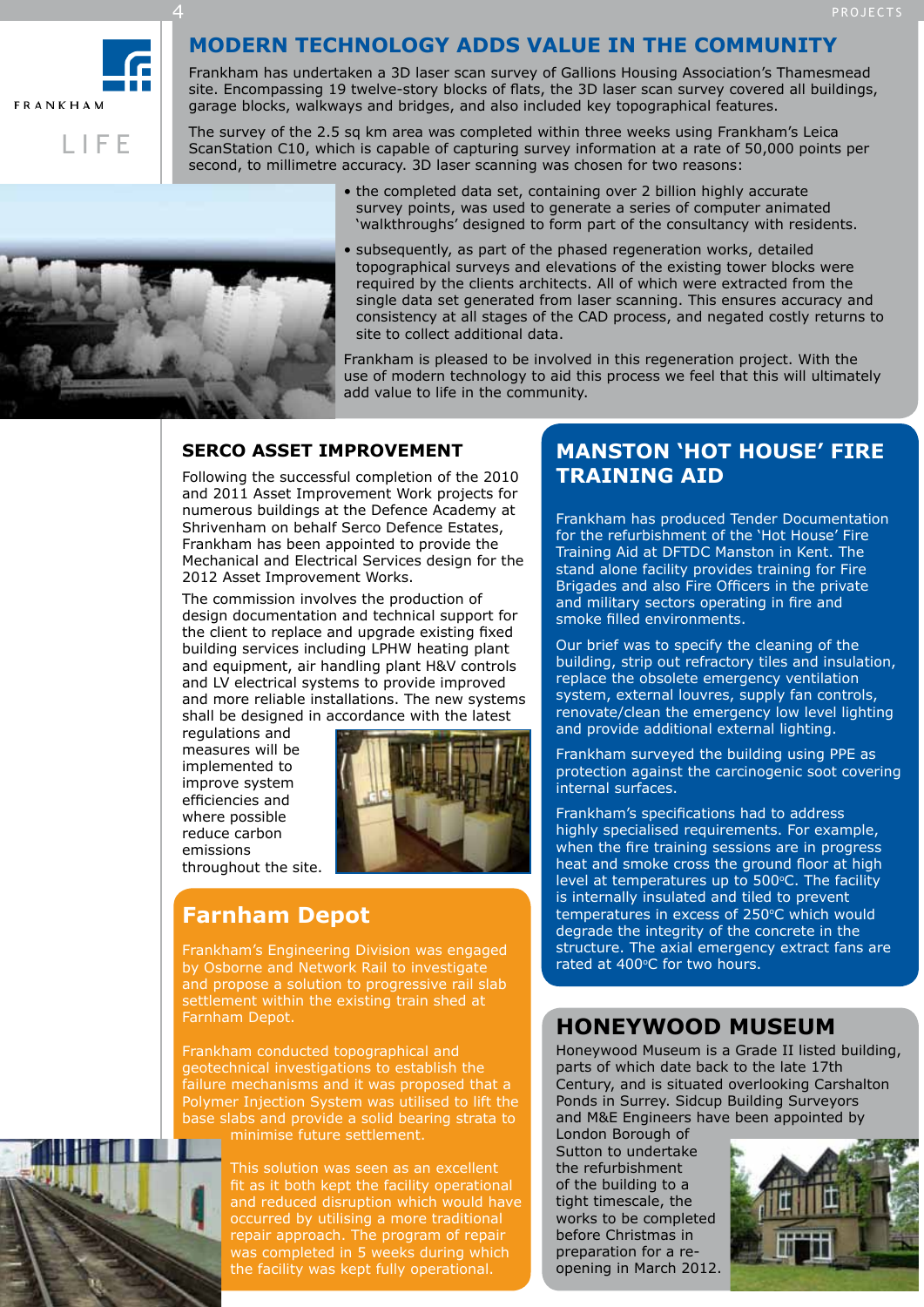### **Schools projects**

## **VILLAGE SCHOOL**



The planning application for the new Village School, a 235 place Special Educational

Need School for London Borough of Brent, was unanimously granted approval in a Spring committee meeting.

This included difficult proposals for off-site decant accommodation which long term, will provide legacy buildings for Kingsbury High School. This is a welcome milestone for the whole Frankham multidiscipline team who have been working on the design since scheme inception two years ago. Whilst the planning process has been ongoing, Frankham has completed detailed design to the end of Stage E.



## **HILLINGDON SCHOOLS**

5 5

Frankham Architects team in Oxford that as part of a team with Leadbitter Construction, they have been successful in winning the delivery of Basic Need Provision for six Primary Schools in London Borough of Hillingdon. The Borough is experiencing a large bulge in the current population and there is a need to incorporate this additional influx of pupils and generally increase their primary schools by a further form of entry.

Although there will be a phased delivery of this additional accommodation, the intense programme dictates that it should be in place by the beginning of the new school year in September. Each of the six projects have a value between  $f2-3m$ .

## **LANGLEY PARK SCHOOL TOPPING OUT CEREMONY**

Members of the Frankham design team have attended the 'topping out' ceremony at Langley Park School for Boys in the London Borough of Bromley. Councillor Ernest Noad carried out the ceremonial honours to celebrate the completion of the highest point of the structure.

This was carried out from a scaffold at the front of the Performance Hall 13 meters above the ground and completed the enclosure of what was agreed by all as a fantastic space and resource for the school. The remainder of the building of this £32 million replacement secondary school is well advanced with internal finishes already being completed to the teaching and learning 'hubs'. The school is watching the construction in eager anticipation of their move later on this year.







### **DANESBURY NEUROLOGICAL CENTRE**



Managed by the Hertfordshire Community NHS Trust, Danesbury provides respite care for those with neurological conditions and complex healthcare needs.

Occupancy and operational changes created a need for additional patient facilities and a new nurses' station. On the basis of previous successful work with the Trust, Frankham was selected to design & manage the project.

Designed in close consultation with in-patient staff, Frankham's scheme makes more efficient use of space and high standards of infection control and energy use are achieved by specifying hygienic wall & floor finishes, sensor operated taps and PIR controlled, low energy lighting.

The 16 week phased scheme was undertaken within the existing occupied, in-patient hospital environment and completed with minimal disruption and no complaints.

## **RE-WIRING at LAMBETH LIVING**

Frankham has provided electrical services design and contract administration duties for the upgrade of landlord's electrical services, to seven multi-storey dwelling blocks. The project involved the replacement of all electrical landlords' services, including lighting and power in the following dwelling blocks.

The Frankham team had two weeks to complete a full set of tender specifications and drawings for blocks. All the projects were completed on time and within budget.

### **SOUTH EAST AMBULANCE SERVICE NHS FOUNDATION TRUST**

Frankham's Haywards Heath Building Surveyors have been appointed to act as Lead Consultant for the installation of new above ground fuel tanks, fuel pumps and integrated fuel management system at fifteen sites in Kent, Sussex and Surrey. As part of the overall Government contingency plan all emergency services are to increase fuel storage capacity to provide some resilience in the event of major disruption to the fuel supply network. Part of the Trust's business continuity plan is to increase fuel storage capacity by installing above ground storage tanks in strategic locations throughout the Trust's operational area, both at ambulance stations and Make Ready Depots.

The project also requires Frankham to provide CDM-C, Electrical Engineering, Structural Engineering and Environmental Consultancy. Works are due to commence on site in Summer 2011.



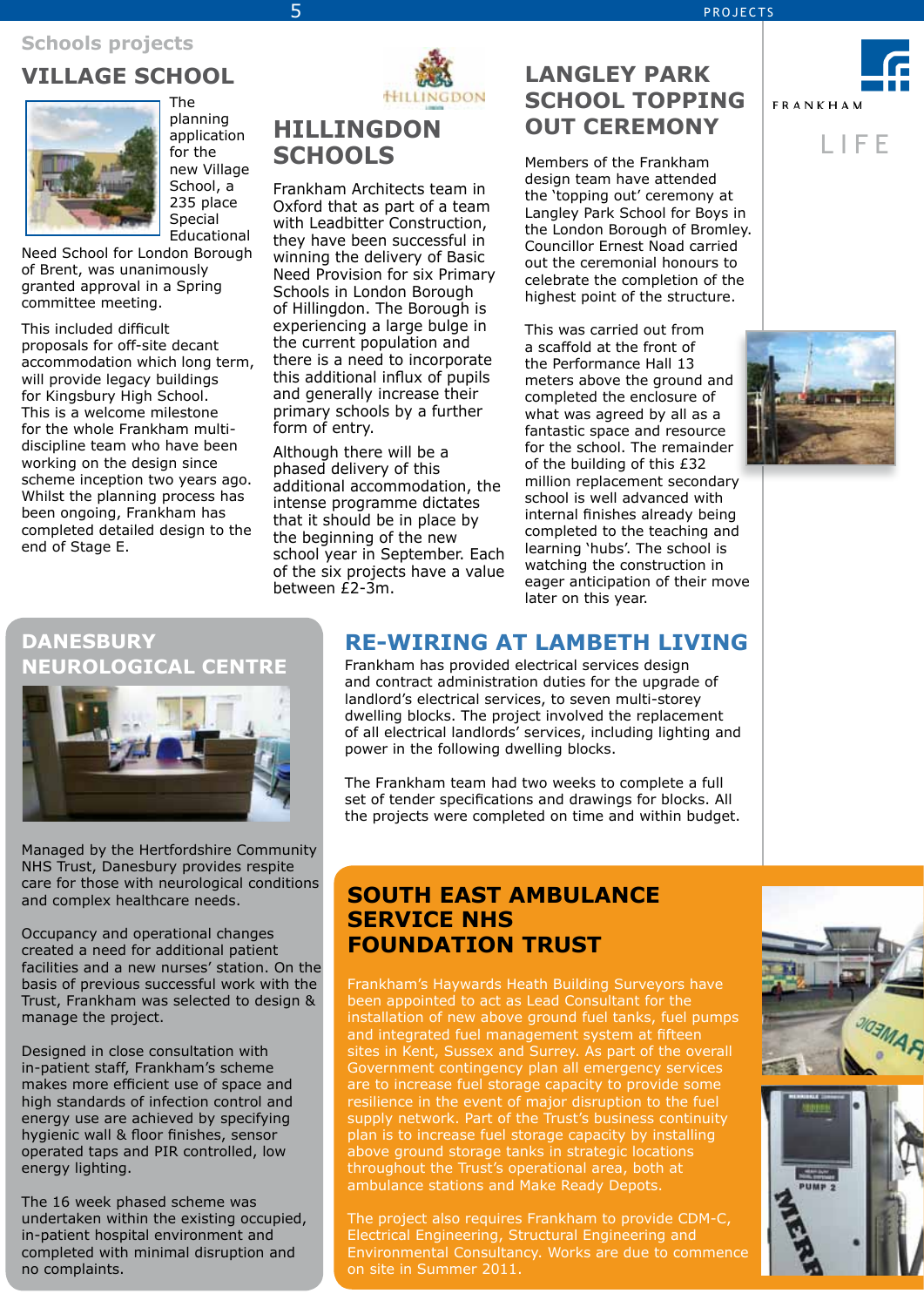

S U M M E R 2 0 1 1

6

# **FRANKHAM CONSULTANCY: PROVIDING FULL SERVICES TO**

**Many organisations know Frankham from its heritage as a design, surveying and project management consultancy but the company is continually developing and has for some time provided a full range of design and consultancy services to the built environment.**

### **Our services**

**Design Consultancy** 

Architecture Interior Design Mechanical & Electrical Engineering Lift Engineering Structural & Civil Engineering Maritime & Industrial Engineering Master Planning CDM Coordination

### **Surveying and Project Management**

Building Surveying Cost Consultancy Project Management Employer's Agent Topographical Surveving Measured Building & Laser Scanning

**En v i ro nme n ta l Co n s u l ta n cy** Environmental Engineering Sustainability Consultancy BREEAM & CfSH Assessment Low Carbon Consultancy

### **Risk Management**

Health & Safety Consultancy Fire Management Asbestos Management Compliance Management Water Management

### **Business Specialists**

Business Consultancy Development Consultancy Strategic Risk Management Recruitment Technical Auditing Business Continuity Management

### **Other Group companies**







PRO-LINK EUROPE



## **BUSINESS CONSULTANCY: FIVE YEARS ON**



Much has happened since the Autumn of 2005 when staff in our in Business Consultancy team started working on a commission at Suffolk County Council. Since then the team has undertaken a variety of work - initially for public sector clients and subsequently for the private sector. Currently there are seven people working in the team.

Alan Fletcher, Group Manager, recalls a wide range of work undertaken for housing associations, local authorities, various contractors and some away from construction including accountants and communication providers. Whilst Facilities Management and related estates tasks was the original core business, Frankham Business Consultancy now helps organisations cope with change whilst improving processes and performance. This includes projects in Estate Management, Leadership/ IiP/ Human Resources and Marketing Support & Presentation Skills.

The thing that remains constant is the focus on our clients' needs, delivering innovative solutions and the flexible approach of the team. Also constant is the presence of Alan Fletcher and Rex Pengilly who have both been working in the Business Consultancy team since the beginning.

### **UNITED RESIDENTS HOUSING – COMPLIANCE SERVICES**

Frankham Risk Management Services (FRMS) has been appointed to assist in strategic compliance works with United Residents Housing.

FRMS was approached in order to provide the complete 'suite' of compliance based services. Works involved life-risk areas including asbestos surveying, fire-risk assessment (incorporating simplified access audits), legionella testing, health and safety surveys and electrical testing.

Works were carried out throughout the communal areas of the portfolio within a very demanding time-scale. In general terms, we reviewed and re-wrote existing policies and procedures, carried out surveys when a need was identified and stored the information derived from the surveys on our be-spoke 'risk portal'.

The result of these extensive compliance services has not only been better adherence to compliance/safety regulations and guidance, but a glowing report from the Audit Commission, helping URH achieve a two star rating with promising prospects for improvement:

For more information on how FRMS can assist with any health and safety or compliance issue please contact **Tom Byers on 020-8309-2720 or email: tom.byers@frankham-rms.com**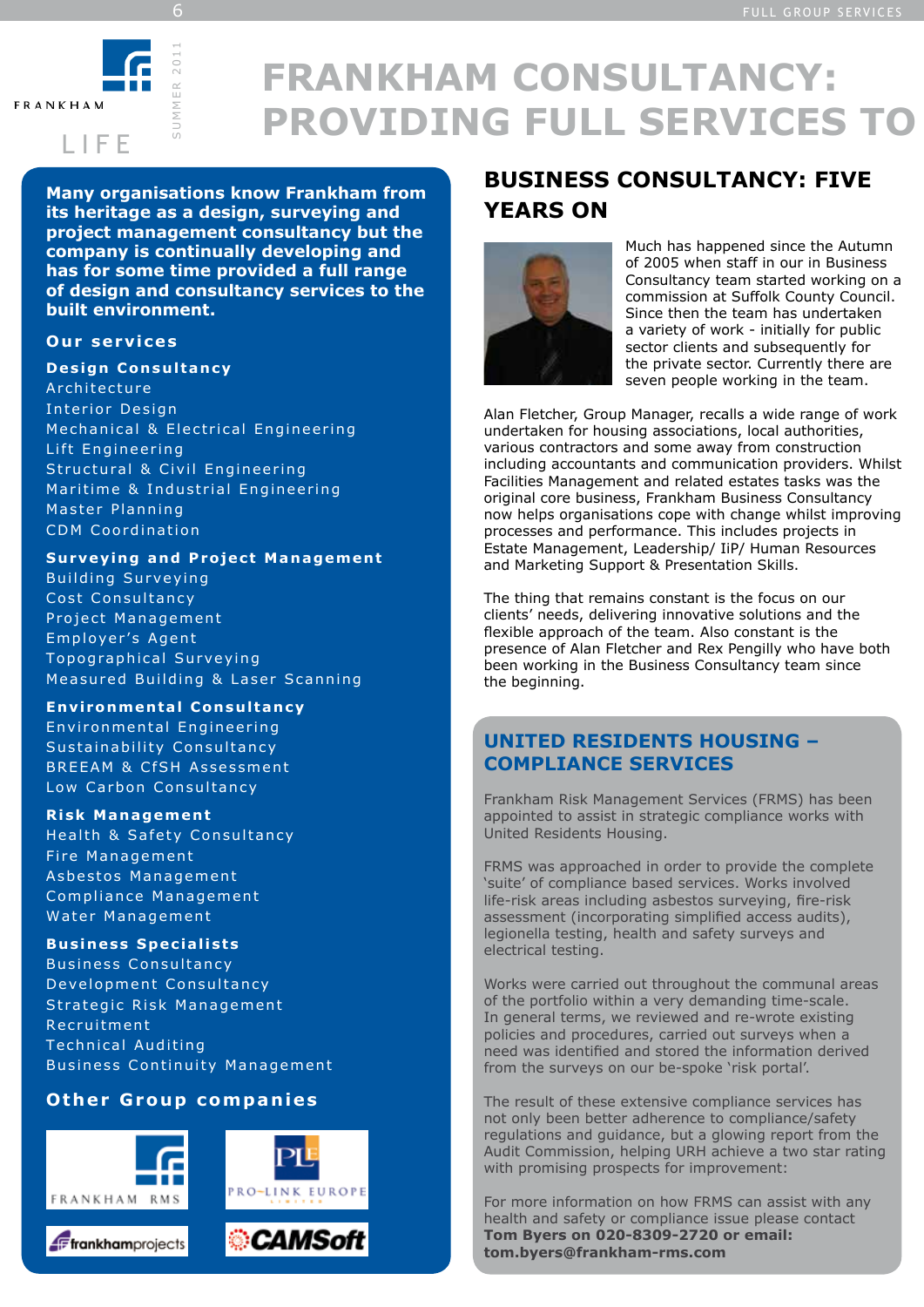L I F E

**FRANKHAM** 

# **THE BUILT ENVIRONMENT.**

7

## **breeam changes**

**From 1st July 2011 BREEAM 2008 has been replaced by BREEAM 2011 New Construction.**

BREEAM 2011 covers the same non-domestic building types as BREEAM 2008; however, the criteria and benchmarking are now



specific to new buildings only. BREEAM 2011 consists of a single, consolidated scheme document containing all 'new construction' assessment issues and criteria relevant to the range of nondomestic building types assessed using BREEAM in the UK. This makes the scheme more flexible for use on mixed use buildings and aids clarity and consistency in the implementation of the method. This will also provide a single point of reference regarding BREEAM's application to quantifying, reporting and rating the environmental impacts of new buildings.

BRE Global is also developing a new BREEAM Refurbishment scheme due for launch in 2012. In the meantime, BREEAM 2008 can continue to be applied to fit-outs and refurbishments or major refurbishments can be assessed against BREEAM 2011. Revised procedures for the assessment of small buildings with a simple services strategy are also being developed.

If you are involved in a development requiring BREEAM or have any queries regarding the new scheme, please contact our BREEAM team.



Frankham Projects has been commissioned by Amicus Horizon to review five of their existing sites with a view to maximising land value prior to disposal through the planning process.

The intention is to use the cross subsidy from the sale of three of the sites, with the benefit of planning consent, to reduce the reliance on HCA grant in the development of the remaining two schemes for affordable housing.

The five sites, all part of a transfer of surplus land from Hastings Borough Council, are located in and around the coastal towns of Hastings and St Leonards in Kent and will provide new homes across the Borough, when completed.

This expertise is a niche service for Frankham Projects who are able to provide development and design advice to ensure maximum value is achieved in a timely manner. The end result will be the delivery of 39 units of much needed 'affordable accommodation' in Hastings.

### **swan housing**

Swan Housing Group operates predominantly in the South East of England and expects to develop in the region of 2,000 – 3,000 homes over the next 4 years. Frankham has been selected to join Swan Housing Association's Framework Agreement for

- Asbestos Surveying
- Fire Risk Assessments
- Topographical Surveying

As well as providing support on projects, it is our responsibility to inform on legislative and asset management issues. We will be responsible for contributing to client KPI and continuous improvement and knowledge dissemination activities.



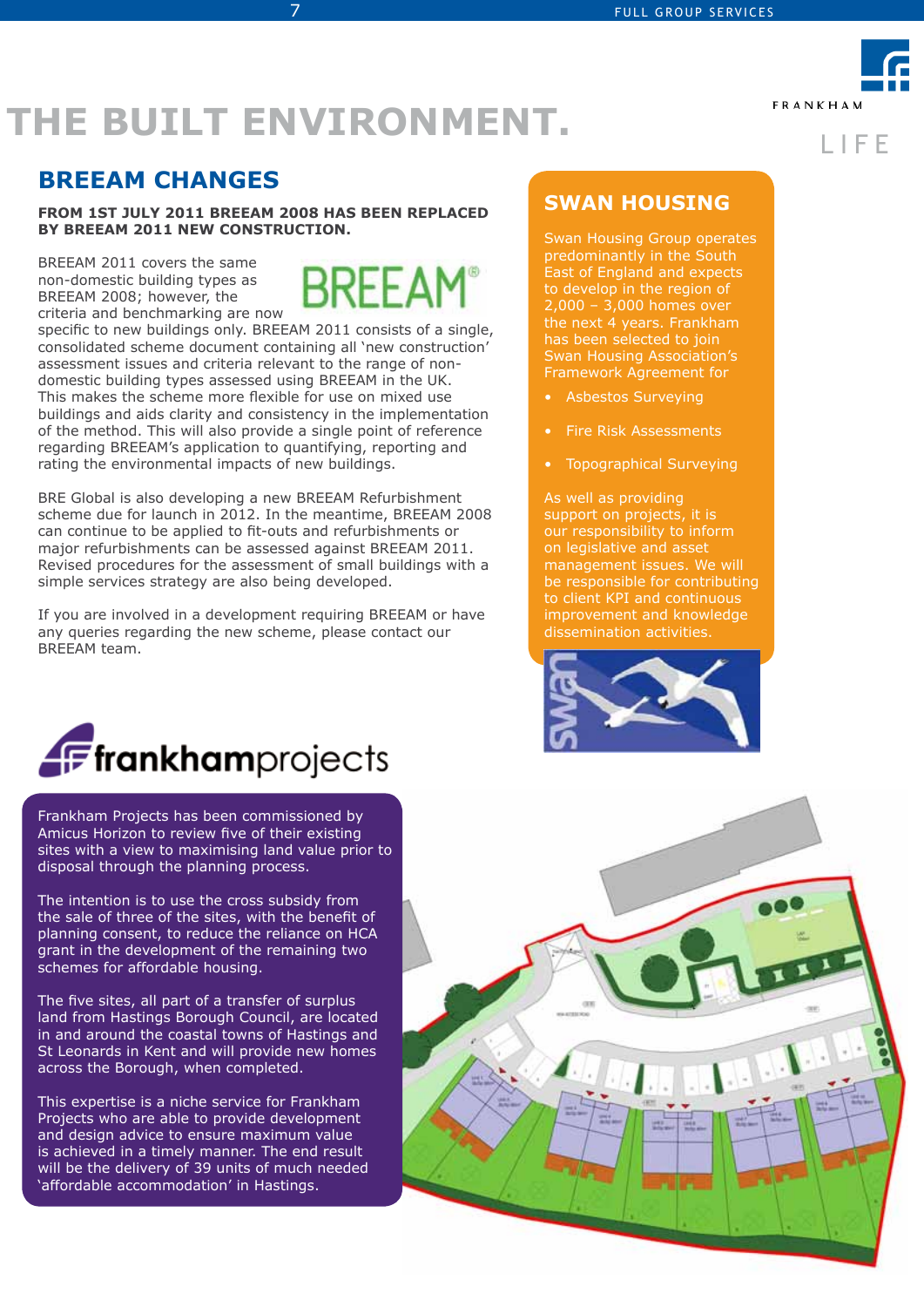## **FRANKHAM CONNECTS INTO UTILITIES**

**FRANKHAM** 

L I F E

8



Frankham Consultancy Group and Blu-3 (UK) Limited have launched a new venture, Energise Infrastructure Limited.

Energise recognises that utilities provision is a critical element to the construction delivery process, impacting particularly on the

programme. Energise realise that delays to programmes not only result in cost issues but more importantly can cause irretrievable damage to reputation on the developer's or contractor's part.

By offering a holistic and focused approach, preferably before any acquisition of land and during the site search stage, Energise can ensure total commitment to the delivery of all utilities from early consultation, control and through to construction.

It can be problematical in contacting utilities organisations often speaking with different people each time you call. Energise will undertake all liaison and interface with the statuary bodies and stakeholders to ensure controlled delivery and will keep you fully informed of progress.

On announcing the new venture, Steve Frankham said "Energise will employ good value engineering processes and it will work in tandem with Frankham's design teams to enhance the services that Frankham provides."

Senior people from Blu 3 UK Limited are working closely with key personnel at Frankham to ensure that communication is effective and that there is seamless delivery through the consult, control and delivery stages.

**For further information, please contact alan.fletcher@energise-infrastructure.co.uk**



## **SUpply chain audits**

Frankham's cost consultants have formalised a supply chain service developed over a number of years that has successfully improved delivery for a variety of clients including major PLCs, International organisations and local authorities.

The team undertakes an independent external review and audit to identify any operational issues, areas of concern and, more importantly, suggestions for improvement. Clients benefit in the following ways:

- ensure both internal and external project managers and consultants are following a consistent procedure and reporting process
- provide an understanding of whether your key performance indicators are proving to be measurable
- clarifies operational issues and concerns so that steps can be taken to improve efficiency and performance
- ensures that projects and consultants are performing in terms of management performance, probity, mismanagement, statutory requirements, breaches of contract and fraud.

The outcome of our involvement is that our clients improve project delivery and project control. For more information contact **Ian Webb 020 8309 7777 email: ian.webb@frankham.com**

## **LAUNCHING OUR NEW PRO-LINK WEBSITE**



Further to LIFE magazine's recent interview with Pat Saville, Director of Pro-link Europe, we are pleased to announce that the new Pro-Link Europe website was launched in April of this year.

It is anticipated that the introduction of our new site will increase our candidates following and develop our client relationships to ensure that our services are fully accessible.

Pro-Link Europe understands what clients' and candidates' expectations are and detailed information on their services can be found at **www.prolink-europe.com**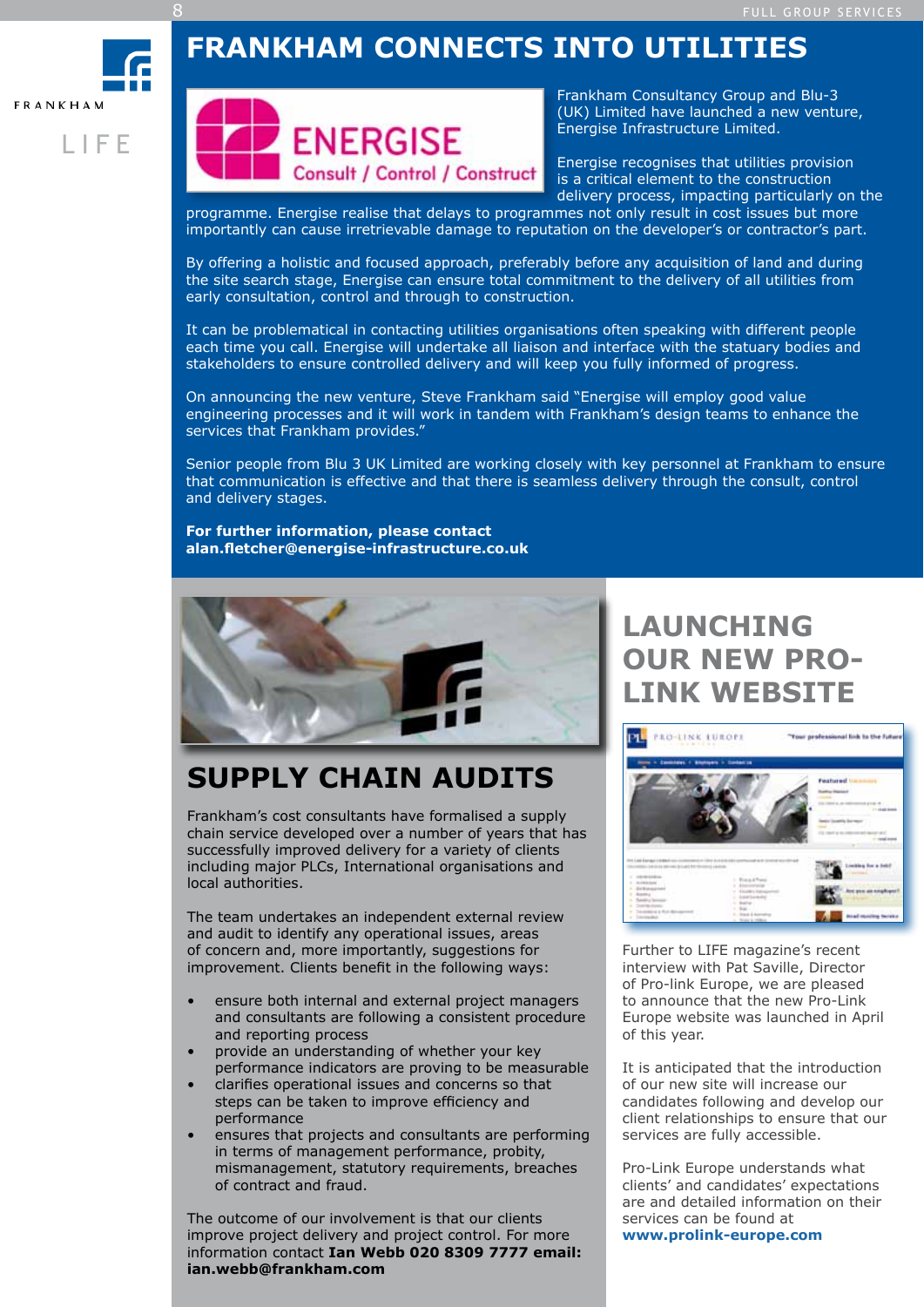## **DENNIS WISE IN THE COMMUNITY... CELEBRATE MAY DAY IN STYLE**

9

Our first fundraising May Ball was held on the 21st May 2011 at The Grosvenor House Hotel, Park Lane and was hosted by Bobby Davro who is one of the UK's funniest and best-known celebrity comedians.

The evening started with a very energetic display from the Pussycat Poles who are a fitness led pole dancing school based in Kent. Also appearing on the night was Elena D who has just started singing solo and another first was the appearance of new band The Colour Movement. Speedy Disco took us through to the early hours of 2am.

Through the generosity of those attending on the night we raised approximately £60,000 with further donations of £4,500 being received from very generous attendees. It must be said that without the support of the many people who generously donate auction and raffle prizes each year, the people who purchase tables and advertising we would not be able to continue to support the worthy causes that we do.

Our total fundraising to date is over £600,000. which is distributed to the many causes that Dennis Wise in the Community support. As you may be aware, Dennis Wise in the Community was formed in 2000 by Steve Frankham and Dennis Wise with the aim of providing much needed support to their local communities. Listed below are some of the organisations for whom we have been proud to raise funds for on a regular basis.

**Parkwood Hall School Marlborough School Bromley Autistic Trust Threshers Day Nursery Northlands Multiple Sclerosis Society Demelza House Chalfont St Peters Football Club.** 

Frankham will be organising a Fundraising Lunch which is being held on 4th November 2011 at Oakley House in Bromley. If you would like further information, please do not hesitate to contact **Pat Saville on 020 8309 7777**

## **HAYWARDS HEATH BIKE RIDE**



Ben Turner from Haywards Heath office took part in the annual Burgess Hill Bike Ride. The Ride was in aid of a local Hospice. The Ride attracted over 800 participants

undertaking either 10 mile, 20 mile or 40 mile routes around the Burgess Hill and Haywards Heath area.

This was Ben's third year as a participant – he again did 20 was Alan Ranger's 12th year as an organiser but it was the Frankham van's first year as the sweeper vehicle. We think the van enjoyed it!

### **St Lucia disaster update:**

The staff at Frankham generously donated boxes full of clothes, toiletries, baby supplies and food stuff for the



St Lucia Appeal all of which was shipped over in December 2010.

One of our staff members, Allende Dupal who originates from St Lucia and still has family in the country, raised the issue when the country was sadly hit by Hurricane Thomas in November. A number of people sadly died and several communities across the island became cut off.

We hope our donations made that tiny bit of difference to the life's of some of the families affected.

### **MOONWALK:**

Jo Silley from our Bid Team took part in this year's 13 mile Moonwalk fundraiser for Breast Cancer. 15,000 people took part, walking the streets of London in their 'Walk the Walk' decorated bras.

It was a cold night but with the help of fellow walkers and the great atmosphere, Jo and her team managed to get to the finish line!

Due to a recent family experience, the team pulled out all the stops to bring in the cash and managed to raise nearly £2,500 for this very worthy charity.

### **Frankie Frankham...**

*...going from strength to strength*

You may recall in our previous edition of LIFE we reported on a pony that Frankham rescued and rehabilitated. We are pleased to report that little Frankie is well on the way to becoming a top child's pony and is getting lots of mileage under his belt. With the help of some young riders he is learning to jump and regularly joins in with the Pony Club games team training.

Ponies and horses have been known to be a great source of therapy and we would like to give children with disabilities the chance to come and interact with Frankie. He is currently stabled in Leybourne Kent, if you would be interested in visiting him please **email: becky.bosman@ frankham.com**





L I F E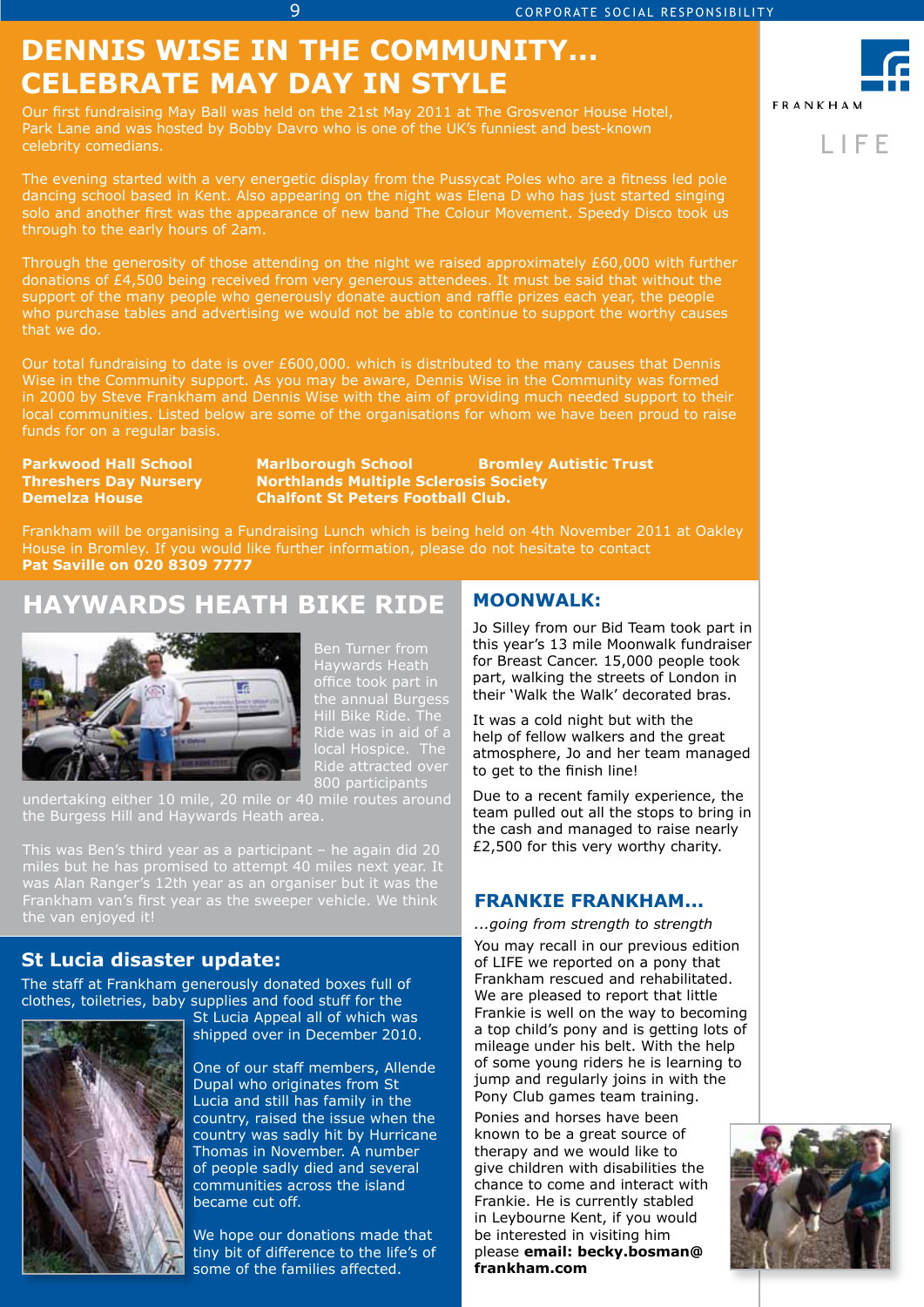## **WORK SUCCESS**

 $\sum_{\substack{F_1 \text{st}}}$ Frankham has had a successful first half of 2011 for securing new business. We have been awarded numerous individual projects around our diverse business and continue to be successful in open tenders.

In Education we are undertaking feasibility studies for Surrey County Council's The Orchard School & West Berkshire District Council's Hungerford Nursery School Centre as well as topographical surveys for Kent County Council. In Housing, Frankham has been appointed to the Employer's Agent framework for Estuary Housing, is providing building surveying services to the London Borough of Harrow and is undertaking stock surveys for Devon and Cornwall Housing Association.

Our Mechanical and Electrical team is working with the London Borough of Southwark's Climate Change and Sustainability team in identifying and installing energy efficiency measures to administrative buildings and education buildings and has been appointed to Scape's collaborative Building Services framework. We are also providing Building and M&E surveys for a client's project in Saudi Arabia.

In Transport, Frankham has successfully delivered inspections at over 30 underground stations using a ground breaking electronic data capture system. We are supplying contractor SISK with civil & structural, architectural and mechanical & electrical services under the NSIP programme to provide better passenger facilities at Tonbridge Station. Our Engineering team is providing design consultancy services for a new workshop at London Midland's Stourbridge depot.

## **CRICKET MATCH**

B & M Mchugh vs Frankham CONSULTANCY GROUP

In June, Frankham Consultancy Group Engineering and Land Surveying Divisions enjoyed a cricket match at B & M McHugh Limited offices in New Eltham.

The cricket match was very light hearted as not many of the teams members had played cricket before. Everybody had an enjoyable time and medals were presented to the losers (Frankham) and trophies were handed out to the winning team (B & M). Also there were trophies for the Worst Bowler (Verrol Jones, B & M), Worst Fielder (Ian Castle, Frankham) and Worst Batsman (Marcel McClarnon, B & M).

We would like to thank B & M McHugh Limited for their



## **Alastair Smyth Director of Engineering**



Alastair Smyth is Frankham's new Director of Engineering. The engineering division has four teams that incorporate transport, rail, structural, civil and maritime.

#### *1) Chris Gibbs played a major part in establishing Frankham's engineering division. What are your plans going forward?*

My intentions are based largely around team development and growth. I am continuing to expand our client base and market sectors which is seeing a big push into the commercial sector and pursuing overseas opportunities. I am also reshaping our business to provide our clients with the best service and to be flexible enough to suit future growth plans.

#### *2) What would you like to see being done in schools to promote engineering as a career?*

Interestingly my career advisor at school told me that I shouldn't go into the engineering profession as it was a dead end job and I would never get anywhere! I think the industry has as big part to play in this, we must take responsibility for promoting engineering as a well respected and rewarding career. What a lot of people don't realise is that there is a massive skills gap in the industry even though we are in a severe downturn. As Engineers we constantly complain about the perception of our industry but as far as I am concerned it is up to us to change that.

### *3) You've been at Frankham for a year now – how have you found it?*

Its been both rewarding and challenging. Filling Chris's size 10's has been interesting but there is a great diversity and ambition about the business that both excites me and suits my aspirations.

*4) Porsche or Ferrari and what colour?* Porsche every time, A 997 GT3 RS in white please.

### *5) What are your guilty pleasures?*

I collect vinyl and have been known to do a bit of DJing in my spare time!

### *6) What is the best advice you have ever been given?*

Life is too short to sweat about the small things.

### **New starter**



**We welcome David Tennant as Manager of CDM and Health and Safety.**



L I F E

**FRANKHAM** 

10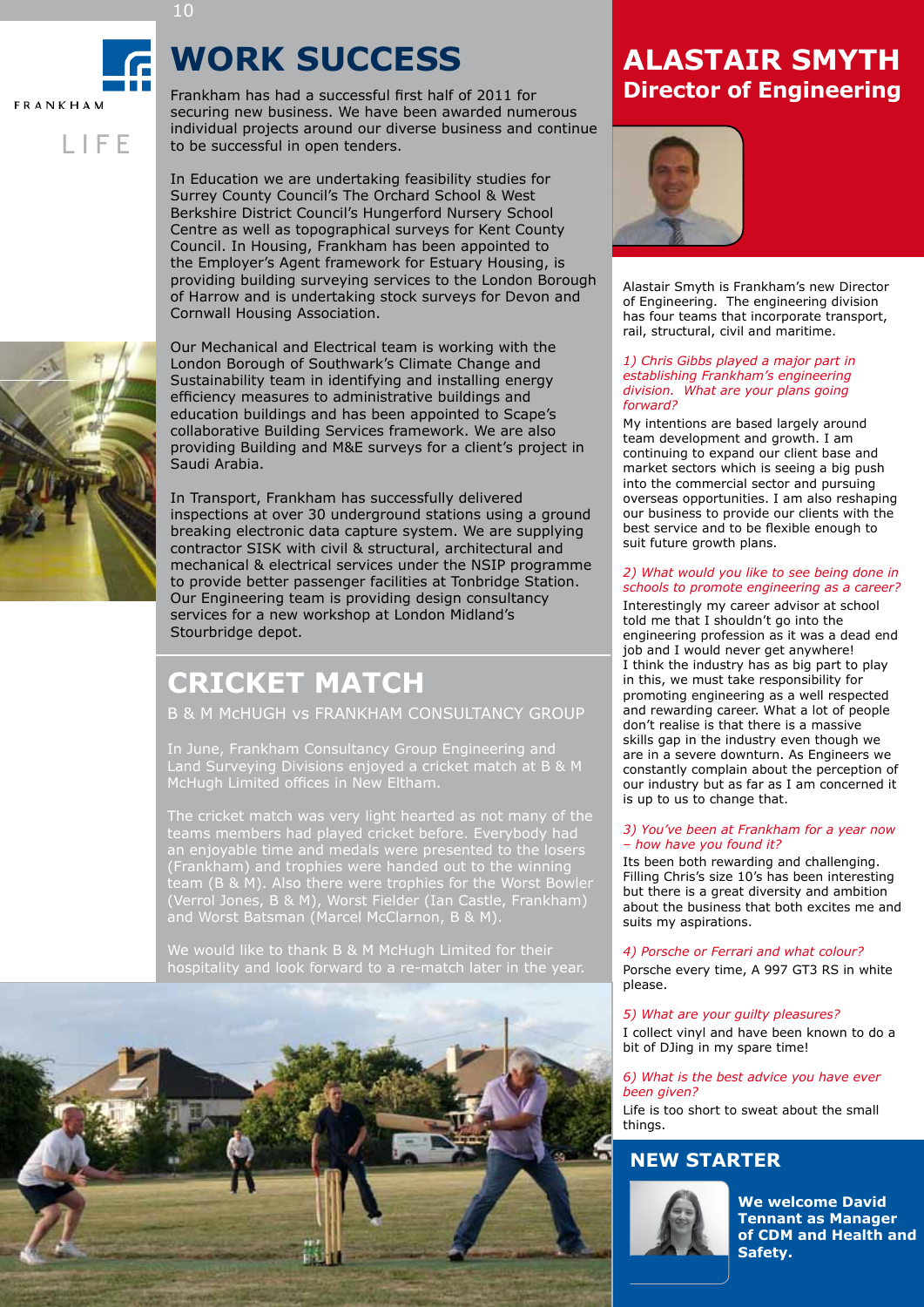-<br>/<br>r **Tracey Mardell Health & Safety** 



Tracey Mardell has been with Frankham for a number of years in an Office Assistant role. For the next few months she is providing maternity cover for the Health and Safety team – a very different challenge!

#### *1) You are providing maternity cover in Health and Safety as team administrator, how are you finding the new role?*

On the first day without Becky I was a bit nervous, but once I got going I was fine. There is a lot to learn and a lot to remember within this role but I am enjoying it so far.

*2) If you were only allowed one piece of equipment on site, what would it be and why?*

A first aid kit as you never know what can happen or what situation may occur.

#### *3) You're well practiced in phoning residents to make appointments for surveyors to visit – how different are you finding phoning clients to book H&S training?*

It didn't feel much different! When you've done a lot of phoning around like I have, you get used to talking to different types of people.

#### *4) If you could be someone else for the day who would it be?*

If I could be someone else for the day I'd be the Queen, not only to have a glimpse of Royal life but try and make our country a little bit better.

#### *5) What's the best holiday you've been on?*

Three years ago my partner and I went to Cape Town, South Africa to visit my family and he took me to Table Mountain and proposed to me. We went to back to Cape Town in January this year and it's always nice to visit Table Mountain every time we go out there as it's such a lovely memory to keep alive and not one that  $I$  will be forgetting any time soon.

#### *6) Blackberry or iPhone and why?*

I'd prefer to have a Blackberry (not that I have one) because it doesn't have as many problems as the iPhone. Also think the I Phone is overrated, especially in terms of the cost if you don't have a contract.

David's role is to use his technical and managerial experience to develop our coverage in CDM C, growing its capability in existing markets and to expand into others, always maintaining the core values of Frankham which have made the Company successful to date.

## **Administrator THOUGHTS ON BOB BROOKS**

Sadly, our engineering colleague Bob Brooks passed away in May after retiring in September 2008. Here Dave Pexton gives a tribute.

I first met Bob back in the early 1970s. At the time, Bob was writing programmes using first principles from the Theory of Structures to help us engineers. It was clear to all that Bob was indeed a very capable and extremely intelligent engineer; he was certainly a character and usually a bit dishevelled.

Lunch times were spent playing cards, Solitaire and we had some good laughs.

We went our separate ways, but our paths crossed again nine years ago when Bob joined us at Frankham. Bob hadn't changed much, still a bit rotund and just as dishevelled, but more to the point still a very capable and intelligent engineer. He struck up numerous relationships with clients, gaining repeat business and new work, he drove our secretaries often to despair with his reports sent in for typing, but that was Bob.

God Bless Bob.

Dave.

## **EALING KPIs - top again...**

The good work for Ealing Homes continues. Working with our service provider partner Wates Living Space, and the client's own pro-active and supportive staff, this tri-partite partnering team has again come out top of the monthly KPI's figures.

The Ealing Homes Decent Homes programme is soon to draw to a close and the Frankham team is pleased to have been involved in helping the client's major works team hit their target commitments in terms of quality, time and price.

## **QUALIFICATIONS**

Frankham is pleased to announce that:

Congratulations are due to **Paul Marsh** and **Lara Dennison** for achieving their memberships of the Royal Institution of Chartered Surveyors.

Both **Johanna Jarvinen** and **Laura Pearce** have been successful in their recent BREEAM AP (Accredited Professional) exam. We can now offer formal BREEAM Consultancy advice (as opposed to Assessment advice) and the BREEAM Assessment rating will automatically get an extra credit for the use of an AP on the scheme.

Congratulations to **Clare Jameson** on qualifying as a **BREEAM Education Assessor.** 

**Andrew Williams**, Head of Mechanical and Electrical Engineering at the Oxford Office has recently gained full membership of CIBSE and is now recognised as a Chartered Engineer.